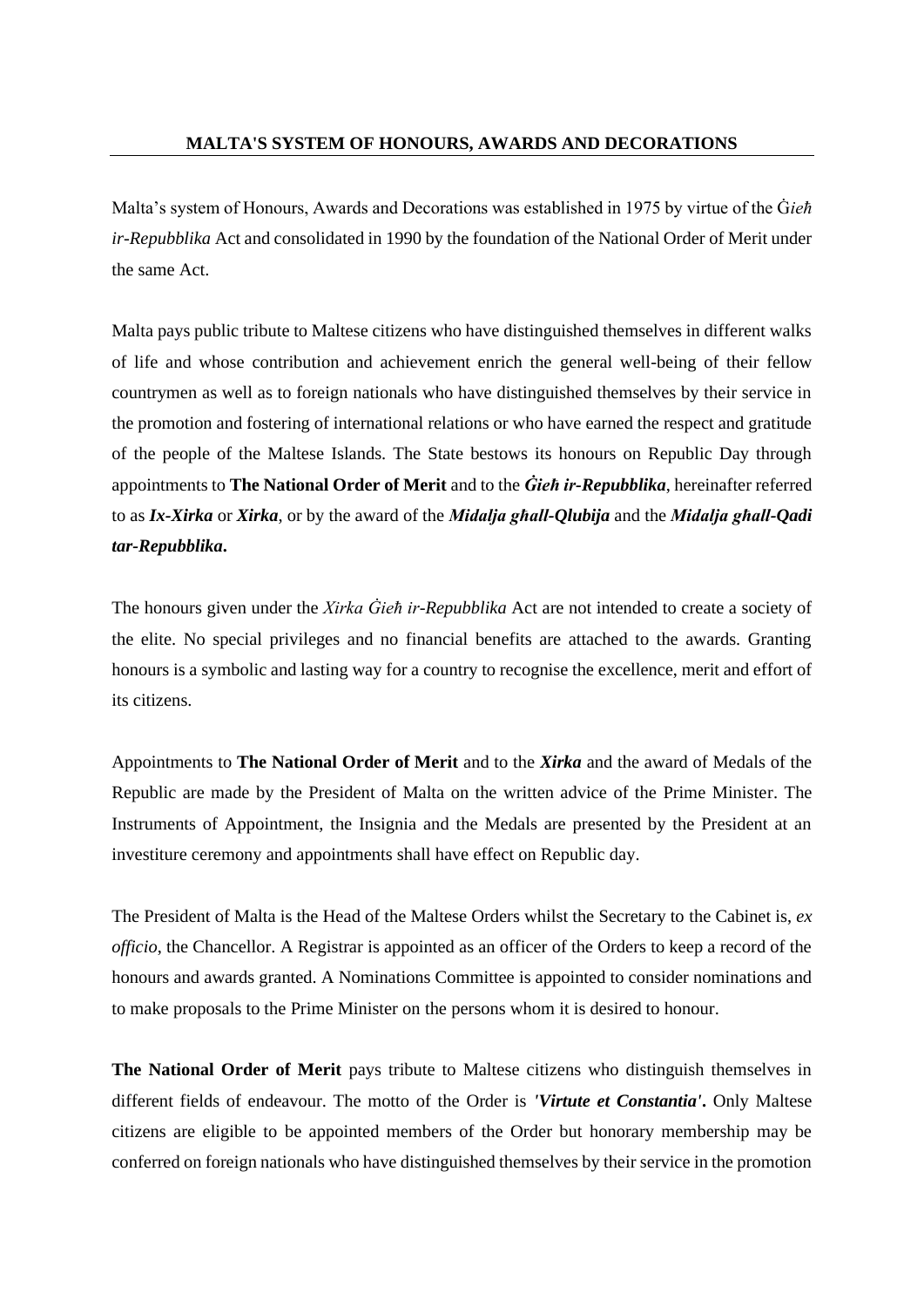and fostering of international relations or who have earned the respect and gratitude of the people of the Maltese Islands.

The four grades of the Order - Companion of Honour, Companion, Officer and Member - are designed to embrace a wide spectrum of achievement and service.

In addition to past and present Presidents and Prime Ministers who are by virtue of their offices members of The National Order of Merit in the grade of Companion of Honour, there can be only three other members in this grade at any one time. In the other grades, annual appointments may not exceed two Companions, three Officers and ten Members, provided that in determining these numbers, no account shall be taken of appointment of Honorary Members.

Appointees to the National Order of Merit are entitled in terms of the law to place the following letters after their names - KUOM in the case of Companions of Honour, KOM in the case of Companions, UOM in the case of Officers, and MOM in the case of Members.

The *Xirka Ġieħ ir-Repubblika* is a society of honour with membership and honorary membership restricted to those who demonstrate exceptional merit in the service of Malta or of humanity. The motto of the *Xirka* is *Għall-Ġid tal-Maltin'.* 

Maltese citizens may be appointed members of the *Xirka.* Distinguished citizens of countries other than Malta may be appointed as honorary members. Apart from honorary members, the number of new members may not exceed three every two years.

Members and honorary members of the *Xirka* are legally entitled to have the letters S.Ġ. **(***Sieħeb il-Ġieħ***)** placed after their name**s**.

The *Midalja għall-Qlubija* and the *Midalja għall-Qadi tar-Repubblika* may be awarded by the President on the written advice of the Prime Minister.

The *Midalja għall-Qlubija* may be awarded to any Maltese citizen for an act of exceptional bravery. It may also be awarded on an honorary basis to any citizen of a country other Malta for an act of exceptional bravery that merits recognition by Malta. It may also be awarded posthumously. A person to whom a *Midalja għall-Qlubija* has been awarded shall be entitled to have the letters MRQ (Midalja tar-Repubblika għall-Qlubija) placed after his/her name.